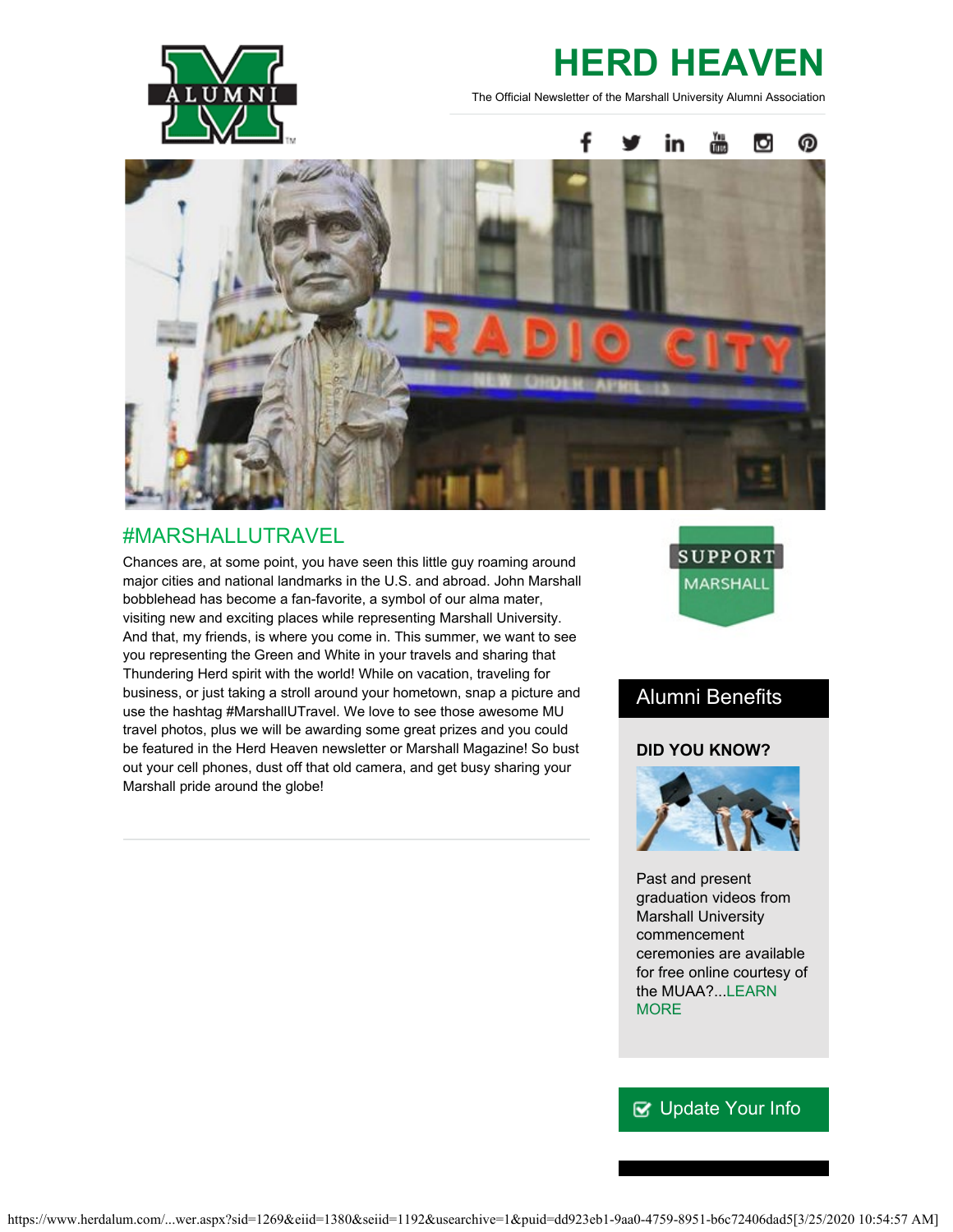

#### **ALUMNI CLUBS MAKING AN IMPACT AROUND THE WORLD**

Any college or university will tell you that the lifeblood of any institution is its alumni and, to a much larger extent, its alumni club network. At Marshall University, we have alumni clubs all across the United States and some being formed overseas. So how do you get involved? Are you interested in joining an existing alumni club or starting one in your area? Check out the Alumni Association's new Alumni Club Central page with all of the information you need to join a club or get one up and running. And if you want to read more, you can check out the brand new Club Handbook and learn more about the goals, responsibilities and strategies of a successful alumni club.

#### [READ MORE...](http://www.herdalum.com/s/1269/index.aspx?sid=1269&gid=1&pgid=896)



#### **STUDENT RETURNS TO AMERICAN NINJA WARRIOR**

After placing 8th in the Philadelphia qualifier round of American Ninja Warrior, Marshall University student Tyler Cravens said he knew he had more to give. In hopes of winning, he will return to the arena for the 2017 season of American Ninja Warrior, an obstacle course race on NBC that tests competitor's strength, agility and climbing ability.

#### [READ MORE...](https://www.marshall.edu/ucomm/2017/06/05/marshall-student-returns-nbcs-american-ninja-warrior/)

## Alumni News

### Upcoming Events



#### **STATE OF THE UNIVERSITY**

Marshall University goes to Washington D.C. to spread the word about the ongoing success and growth of the university..[.LEARN MORE](http://www.herdalum.com/s/1269/index.aspx?sid=1269&gid=1&pgid=695)





#### **FALL SEMESTER BEGINS**

Students return to campus for the beginning of the fall semester!

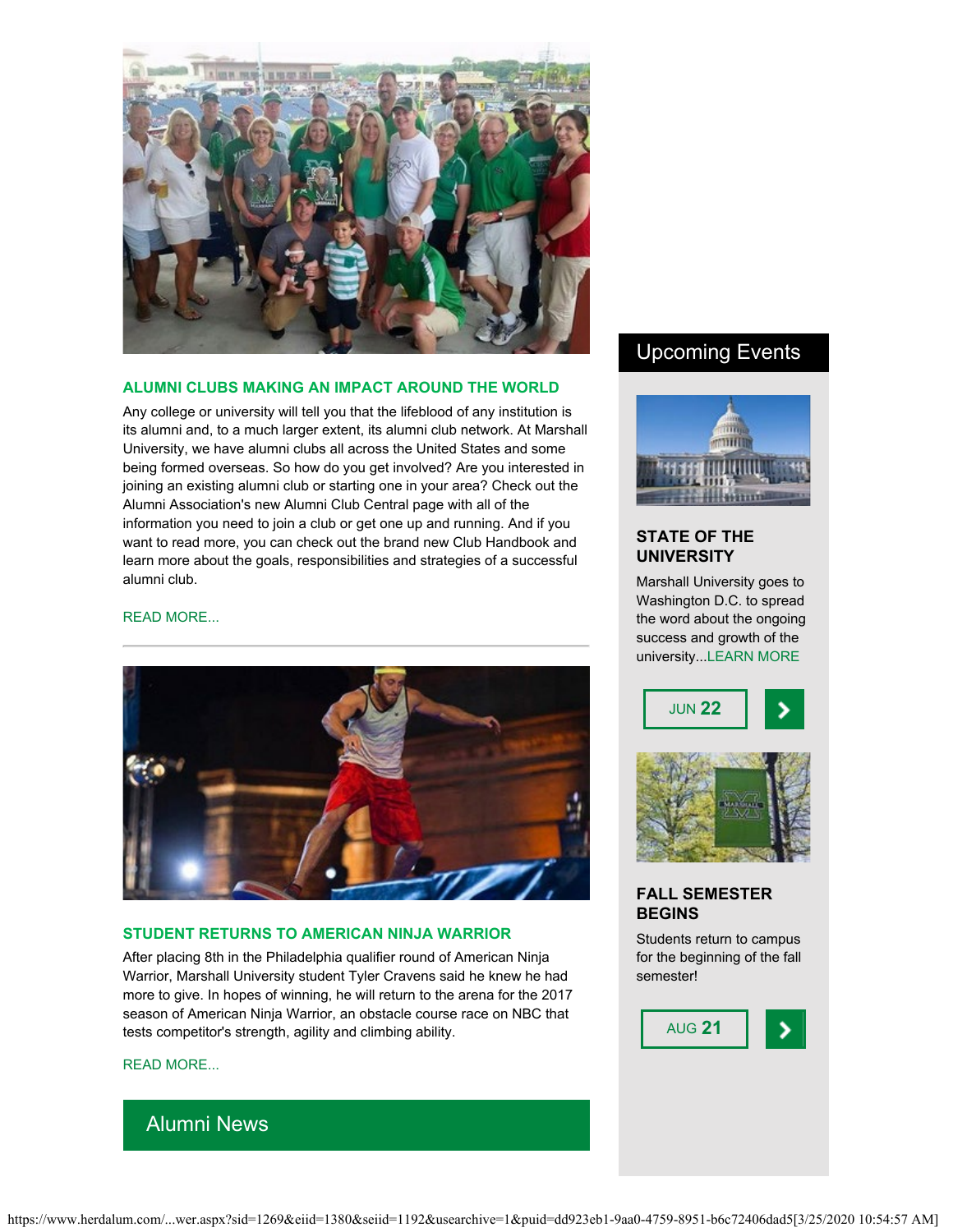

#### **MU CHALLENGE**

The higher its numbers, the stronger the Herd. Help us meet this spring's 630 by 6/30 Challenge and count yourself among the 630 donors needed by June 30, 2017 to meet our goal!

And, available again for a short time, is the limited edition John Marshall bobblehead for donors making a recurring gift of \$100! [GIVE TODAY!](https://donatenow.networkforgood.org/mufoundation?code=00089)

#### **THUNDER IS COMING...**

That's right...Thunder is Coming! Check back with [HerdAlum.com](http://www.herdalum.com/s/1269/start.aspx) this summer as we unveil the official logo and complete schedule for a bigger-than-ever Homecoming celebration, set to take place Saturday, October 14.

#### **GET YOUR MARSHALL SUMMER GEAR TODAY**

Get all of the latest Marshall University summer apparel and gear at the official online store of the Marshall University Alumni Association! [SHOP NOW!](http://www.fanatics.com/partnerid/14152?utm_source=wwwfanaticscom&utm_medium=bm_referral&utm_term=kw--CCD_MARSH|cpn--no_coupon|offer--no_offer)



#### **MARSHALL VS. MIAMI (OH)**

The Thundering Herd kicks off the 2017 football season with a home game vs. Miami (OH)..[.LEARN](http://www.herdzone.com/sports/m-footbl/sched/mars-m-footbl-sched.html) **[MORE](http://www.herdzone.com/sports/m-footbl/sched/mars-m-footbl-sched.html)** 









## Campus News



**NEW STUDENT ORIENTATION SET FOR JUNE AND AUGUST**

Marshall University will





Students from

LEMENTARY EDUCATION

**ELEMENTARY EDUCATION PROGRAM RECEIVES HIGH RANKING** Marshall has been ranked in

**COLLEGE CHOIC** 



**STUDENTS ASSIST IN NASA-FUNDED RESEARCH**

Students in the Department of Exercise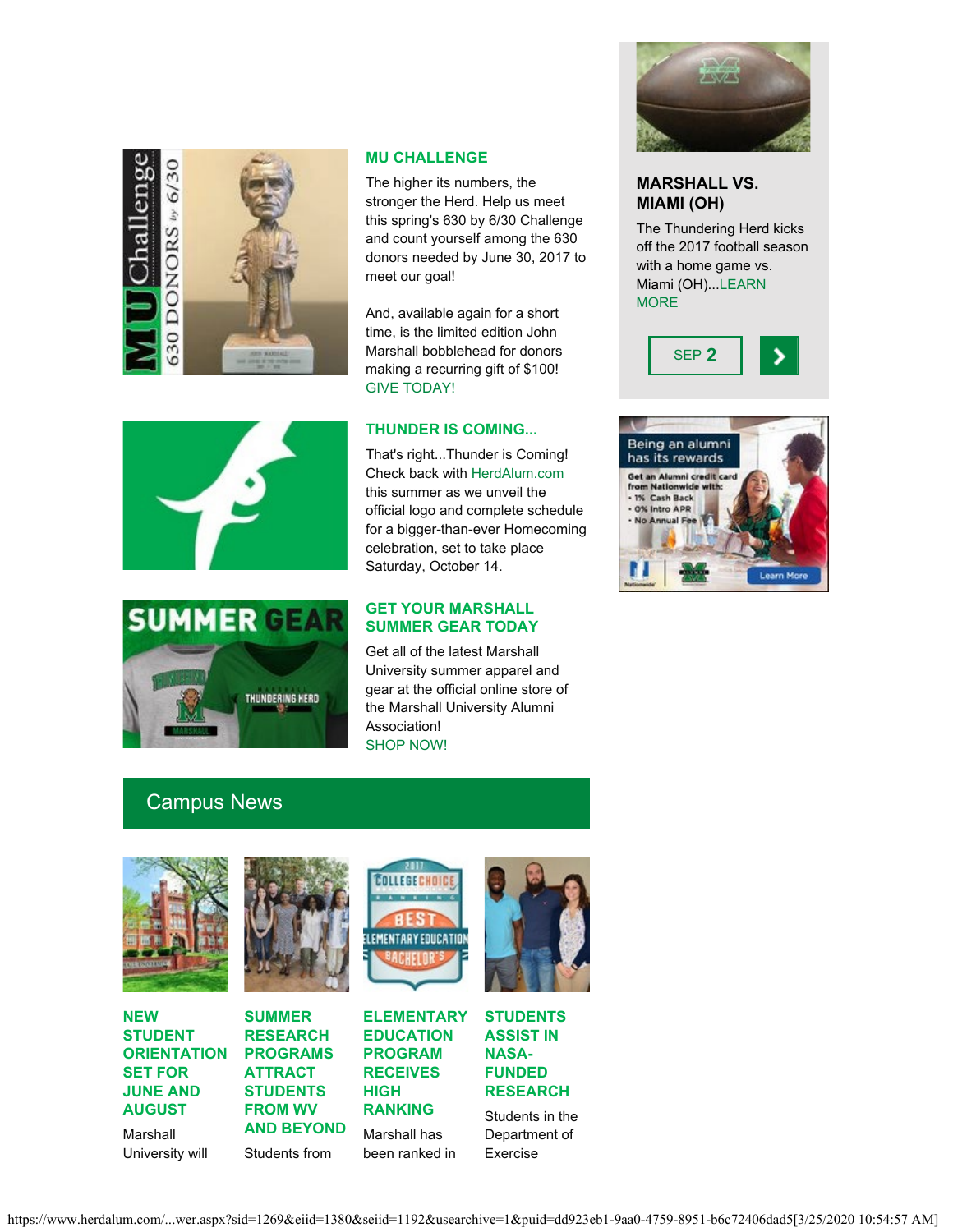host incoming freshmen during a formal introduction to campus during New Student **Orientation** [READ MORE...](https://www.marshall.edu/ucomm/2017/05/30/new-student-orientation-information-released-summer-2017/)

10 different institutions are spending their summer conducting biomedical research at Marshall [READ MORE...](https://www.marshall.edu/ucomm/2017/06/06/summer-research-programs-marshall-university-attract-students-west-virginia-beyond/)

the top 10 institutions in the United States for its bachelor's program in elementary education [READ MORE...](https://www.marshall.edu/ucomm/2017/05/26/marshalls-elementary-education-program-receives-high-ranking-college-choice/)

Science have had the opportunity to participate in research through a NASA-funded grant project

## [READ MORE...](https://www.marshall.edu/ucomm/2017/05/24/marshall-exercise-science-students-assist-nasa-funded-research/)



## **IT'S YOUR WORLD. READ ALL** ABOUT IT YOUR WAY.

Get the latest in hometown news and Marshall sports any way you like it.

# **ONLINE SUBSCRIPTION**

\$9.75 for first<br>3 months Regular \$9.99 monthly after special ends.

## **SUBSCRIBE NOW!**

The Herald-Dispatch & www.herald-dispatch.com

## Athletics News



#### **SIX NAMED TO ATHLON SPORTS PRESEASON ALL-CUSA FOOTBALL TEAM**

The Thundering Herd had six student-athletes named to Athlon's preseason All-Conference USA football teams. [READ MORE...](http://www.herdzone.com/sports/m-footbl/spec-rel/052617aac.html)



#### **FRESHMEN PLAYERS HIT CAMPUS, GET STARTED**

Four incoming freshmen for the Marshall men's basketball program got settled this week before their first workout together. Learn a little about life for Marshall's future stars. [READ MORE...](http://www.herdzone.com/sports/m-baskbl/spec-rel/060517aaa.html)